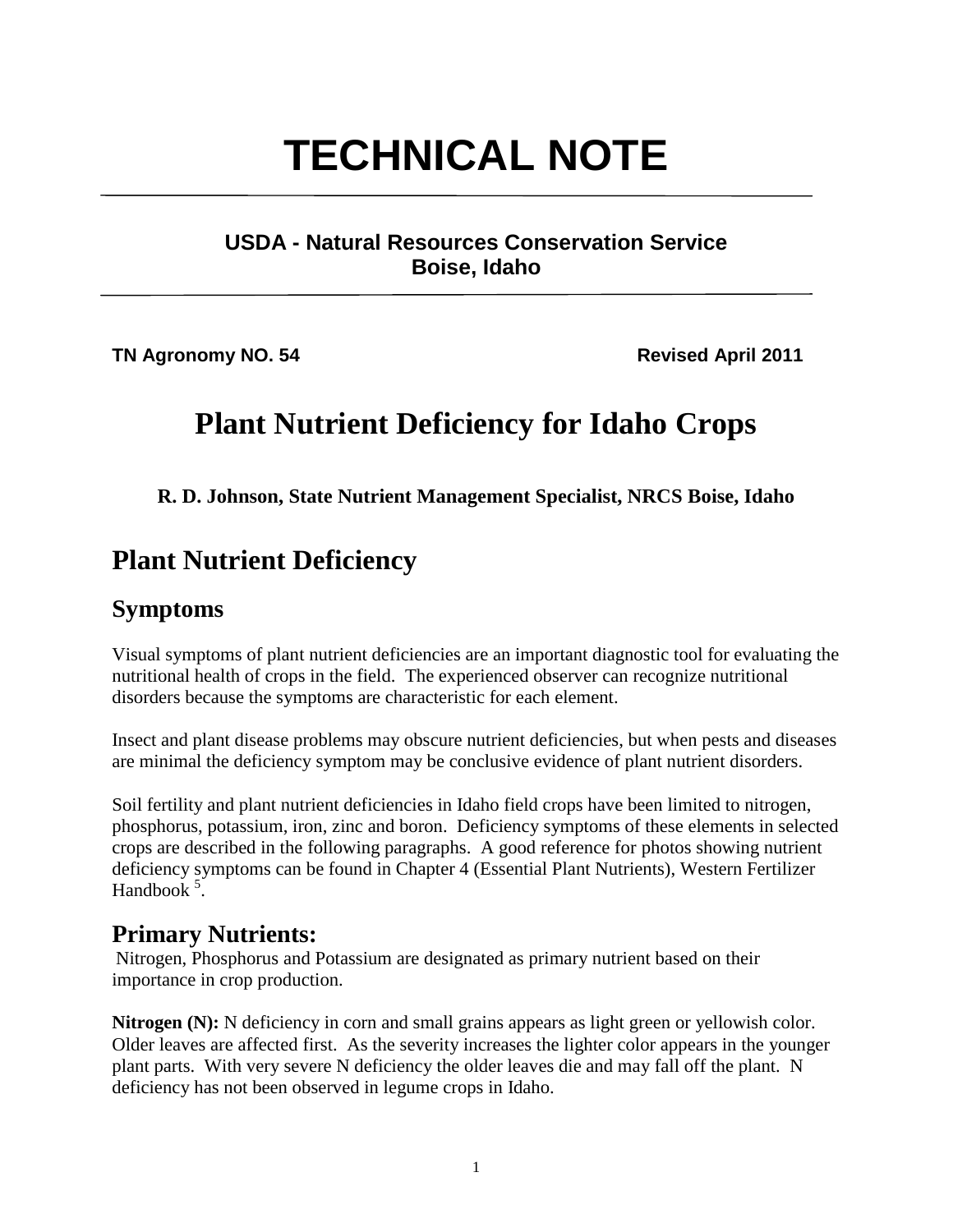**Phosphorus (P):** P deficiency symptoms are less well characterized because changes in plant color or shape do not occur. In general, P-deficient plants are stunted or have reduced growth vigor. Visual detection of P deficiency is aided if a well nourished crop is nearby for comparison. Years ago it was said that purple coloration of plant tissue, especially in corn, was an indication of P deficiency. However, purple color is associated with genetic and environmental factors and has little, if any, relation to P nutrition.

**Potassium (K):** K fertilizer responses have been observed in Idaho in alfalfa and corn grown on low-K soils. In alfalfa K deficiency appears as small white spots in older leaves. The spots are localized near the leaf margin. As the severity increases the number of spots increases and they develop closer to the midrib of the leaflet. In severe cases a general yellowing of the leaf may be superimposed over the spotting effect.

A second K deficiency symptom in alfalfa may be seen in the same area as the more common spotted symptom described above. The second symptom appears as uniform marginal chlorosis of the leaflet. The boundary between chlorotic and normal leaf cells is sharp and somewhat irregular. As the severity increases the proportion of chlorotic tissue increases, and in the extreme, may occupy more than half of the leaf area. Both K deficiency symptoms may be seen on different plants in the same field.

K deficiency in corn has apparently been marginal because the characteristic symptoms have not been seen in field trials where K fertilizer responses have been measured. It is expected that symptoms will become visible when the stress is more severe. K deficiency in corn is expected to appear as a marginal chlorosis or necrosis beginning first on the older leaves. Where it occurs, the symptom will be most prominent toward the leaf tip.

#### **Secondary Nutrients:**

Sulfur, Calcium and Magnesium are designated as secondary nutrients. Sulfur and Calcium besides being important in development of essential amino acids and cell walls, play an important role in maintaining pH and salt balance in Idaho soils.

**Sulfur (S):** S deficiency in Idaho crops is frequently seen in non-irrigated soils of Northern and Eastern Idaho. Symptoms of S deficiency in plants are often confused with N deficiency. The difference is that with S deficiency the young leaves are light green to yellowish in color, where with N deficiency the older tissue is affected first.

**Calcium (Ca):** Ca imbalances, due to over cropping or wet soil conditions, can result in cork spot and bitter pit. This is not as common in Southern Idaho as Northern Idaho or other parts of the country. The exception would be vegetable crops grown under intensive management on granitic sandy soils.

#### **Micronutrients:**

Nutrients are designated as micronutrients, not on the importance in crop production, but on the amount that a plant utilizes through out its life cycle. Generally micronutrient deficiencies in crop production systems are addressed by utilizing foliar applications. Micronutrient elements are very reactive in soils and the rates of application of micronutrients or soil amendments to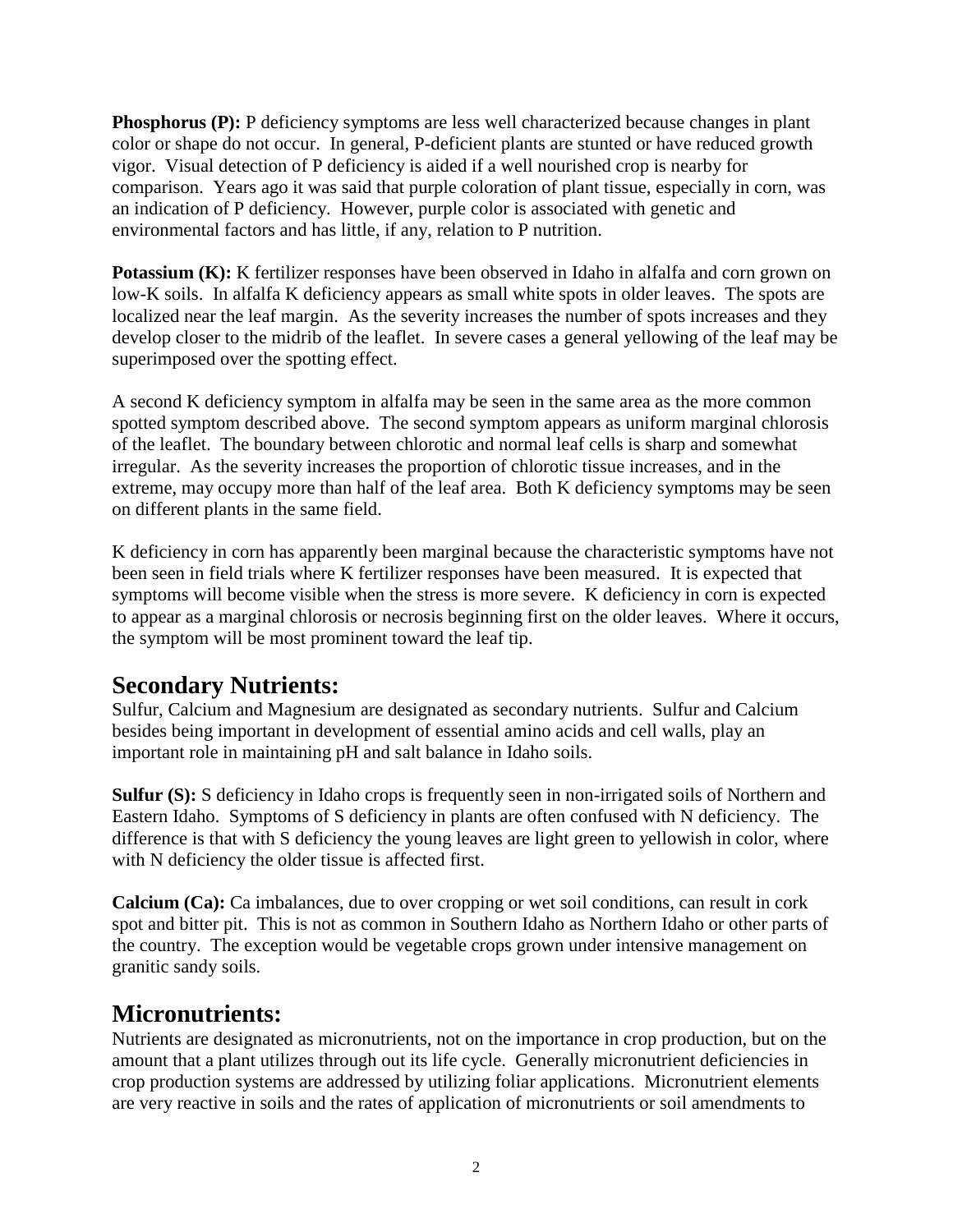correct the soil condition leading to the micronutrient deficiency are often uneconomical. Each micronutrient discussed is important to Idaho crops.

**Iron (Fe):** Fe deficiency in Idaho crops is frequently seen in corn and alfalfa. This deficiency is referred to as lime-induced chlorosis because it occurs in plants growing on calcareous soils. However, all calcareous soils do not react alike in terms of iron deficiency. Fe deficiency appears as interveinal chlorosis; the veins and adjacent tissue have the normal green color and the interveinal areas are light green to yellow. In severe cases the entire leaf will be chlorotic with often the leaf margins showing necrosis (full death). Lime-induced chlorosis is aggravated by too much soil moisture, soil salinity and, in some cases, excessive soil phosphorus.

**Zinc (Zn):** Zn deficiency in field corn occurs sporadically in Idaho. It is associated to some extent with land leveling and subsoil exposure. Zinc deficiency, when it occurs, may appear early in the season when corn is less than 10 inches high. In mild deficiency situations, the symptom may disappear as the season progresses. As the deficiency becomes more severe the chlorotic strips coalesce toward the leaf base, and in the extreme the lower part of the leaf will appear white and translucent and the plant overall will be stunted. Sometimes the stalk will take on a red or purple coloration. Zn deficiency is easily controlled with the application of Zncontaining fertilizers.

**Boron (B):** B in Idaho soils has been toxic as often as it has been deficient. The toxicities occur most often in inland desert areas associated with high-boron waters. Deficiencies are generally related to high rainfall areas frequently seen in non-irrigated areas of Northern and Eastern Idaho or in irrigated areas utilizing low-boron surface waters in the production of tree crops and legumes. B deficiency in Idaho crops when found has been limited to vegetable fruit crops, tree crops and legumes. This deficiency is often referred to as "witches-broom", which is due to the death of terminal growth, causing lateral buds to develop and producing a thickened, curled, wilted and chlorotic leaves. In fruit and tuber crops B deficiency can result in soft or necrotic spots in fruit or tubers. Often this disorder develops during storage and is due to poor carbohydrate and starch distribution and storage within the plant.

Boron can be very toxic to some field crops grown in Idaho. Potatoes and beans can develop toxicity symptoms following an over application of B in Alfalfa rotations.

**Manganese (Mn):** Mn deficiency in fruit trees appears as the fading of green color from the margin toward the mid-rib of the leaf between the veins. The faded area becomes brownishyellow in color as the season progresses. The leaves are usually normal in size, although fruit yields are reduced. Symptoms are first evident on older leaves. Manganese deficiency is more common with peaches and apricots than the other tree fruits.

#### **Plant Tissue Testing**

Plant tissue analysis may serve two general purposes:

(1) To determine whether current soil fertility management practices are satisfying crop nutritional needs in relation to the soil type, climatic conditions and the irrigation, and other crop production management practices.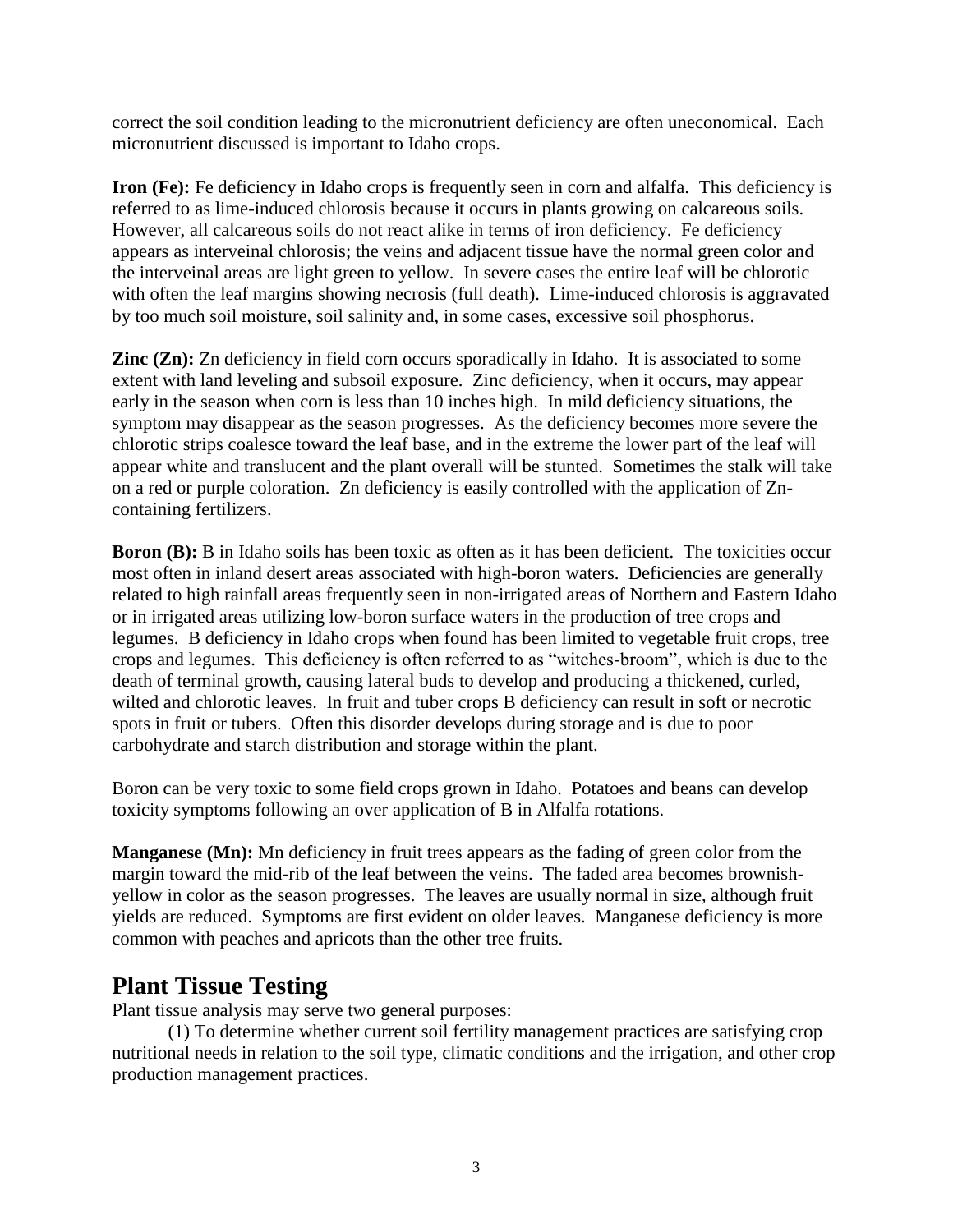(2) To help establish the cause of visual growth disorders—whether they are the result of insects, diseases, or plant nutrient deficiencies. Plant nutrient deficiency symptoms, as a diagnostic tool, are discussed in detail in the next section.

The interpretation of plant tissue analyses depends on time of season and plant part sampled. Studies focusing on plant tissue analysis as a diagnostic tool have emphasized economy and ease of plant sampling.

Among the agronomic crops, plant or tissue analysis has been most intensely studied in Idaho are potatoes, sugarbeets and field corn. Lesser amounts of information are available on other crops. This Tech Note summarizes tissue sampling location, timing of sampling and critical nutrient ranges for crops grown in Idaho.

Plant tissue analysis is primarily used to detect nutrient deficiencies and to evaluate responses to fertilizer additions and other cultural practices. Both soil testing and plant analysis are useful diagnostic tools and one should not be used in lieu of the other. Similar to soil testing, an important aspect of plant analysis is sample collection and handling. Plant composition varies with age, plant part, plant condition, variety, and environmental factors. Therefore, it is essential that proper sampling protocols be followed.

These guidelines should be consulted prior to sampling any crop to ensure proper interpretation and meaningful results. Separate sampling and analyses should be conducted in those areas that appear to differ greatly from the rest of the field. This same approach should also be used when conducting diagnostic or troubleshooting procedures.

It is also important to identify what not to include in a tissue sample. Plants that are under stress, or mechanically or insect damaged, or disease infested should not be sampled. Finally, it is desirable to withhold sampling during, or immediately following (i.e., a few days), an irrigation event.

Use a clean container such as a paper bag or a plastic pail when collecting a tissue sample. Never use a metal container due to the risk of sample contamination. Avoid placing tissue samples in a plastic bag unless the bag is vented or the sample is refrigerated.

Once a tissue sample has been collected, it should be delivered to the laboratory as soon as possible. Do not store plant tissue samples in air-tight bags or at room temperature. Keep plant tissue samples cool (refrigerator temperature) but do not freeze.

Accurate plant sampling requires experience and knowledge, therefore, the use of trained and experienced samplers is strongly recommended.

Desired sample locations for common crops and a table presenting an outline the appropriate sample times, plant parts, and sample sizes pertaining to plant tissue collection for various crops follow.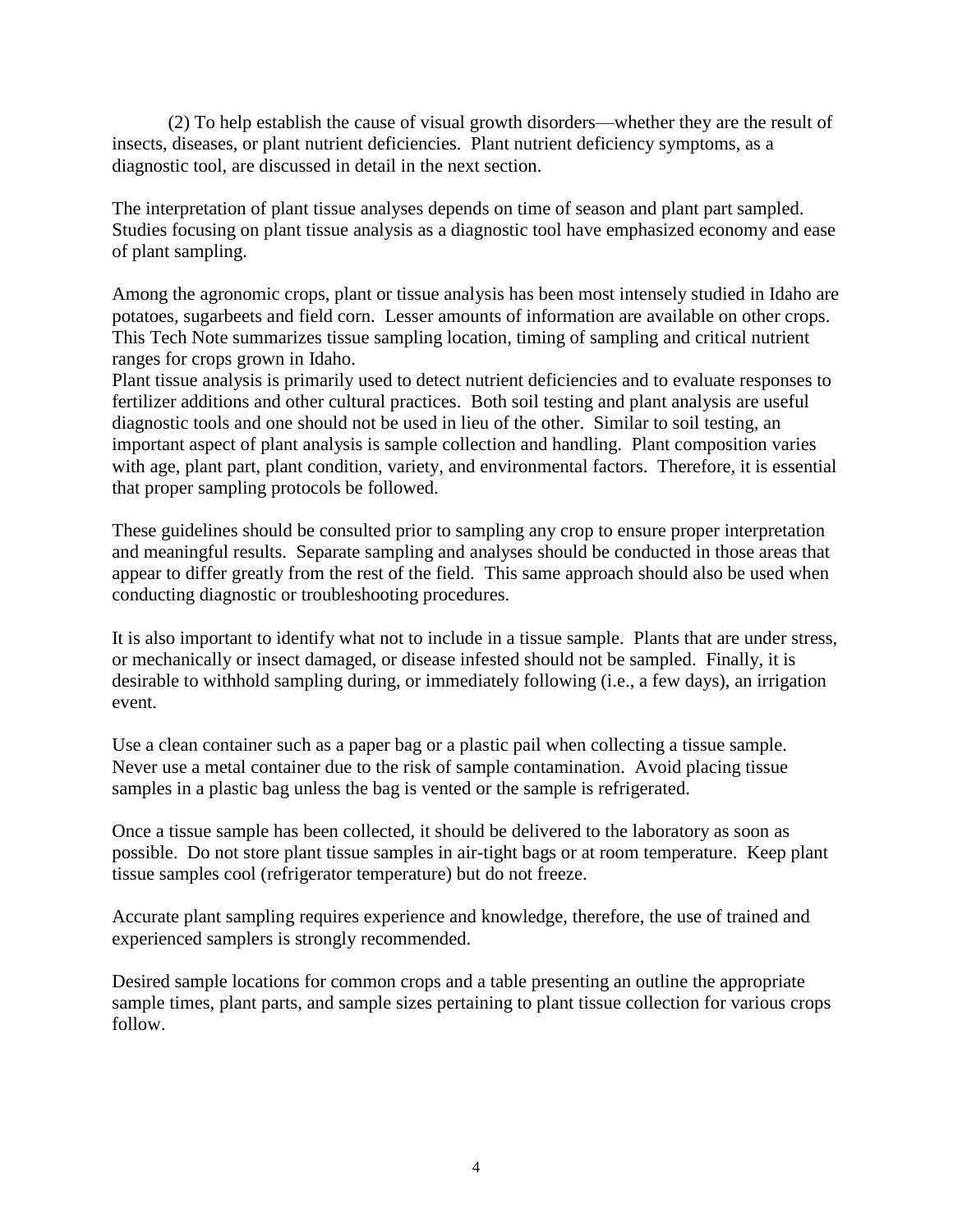#### **Corn <sup>2</sup>**

Plant less than 12 inches tall - Collect all of the above ground portion. Before tasseling - Collect the first fully developed leaves from the top. From Tasseling to silking - Collect the leaves below and opposite from the ear. Collect from 12 to 20 plants selected at random.



#### **Critical nutrient ranges 1, 2**

| <b>Plant Part Sampled</b>                  |                       | <b>Sampling Time</b>   | <b>Plants to Sample</b> |
|--------------------------------------------|-----------------------|------------------------|-------------------------|
| 1st mature leaf or leaf opposite/below ear |                       | Tasseling-Silking      | $12 - 20$               |
| <b>Nutrient</b>                            | <b>Time or Growth</b> | <b>Plant Part</b>      | <b>Adequate Range</b>   |
|                                            | <b>Stage</b>          |                        |                         |
| Corn (field)                               |                       |                        |                         |
| N                                          | Silking               | Ear leaf               | 2.4-3.7%                |
| P                                          | Silking               | Ear leaf               | $0.23 - 0.26%$          |
| K                                          | Silking               | Whole leaf opposite    | $1.7 - 2.0\%$           |
|                                            |                       | and below ear          |                         |
| Zn                                         | pollination           | $6th$ leaf from bottom | $15-20$ ppm             |

\* Nitrogen (N), Phosphorus (P), Potassium (K), Zinc (Zn)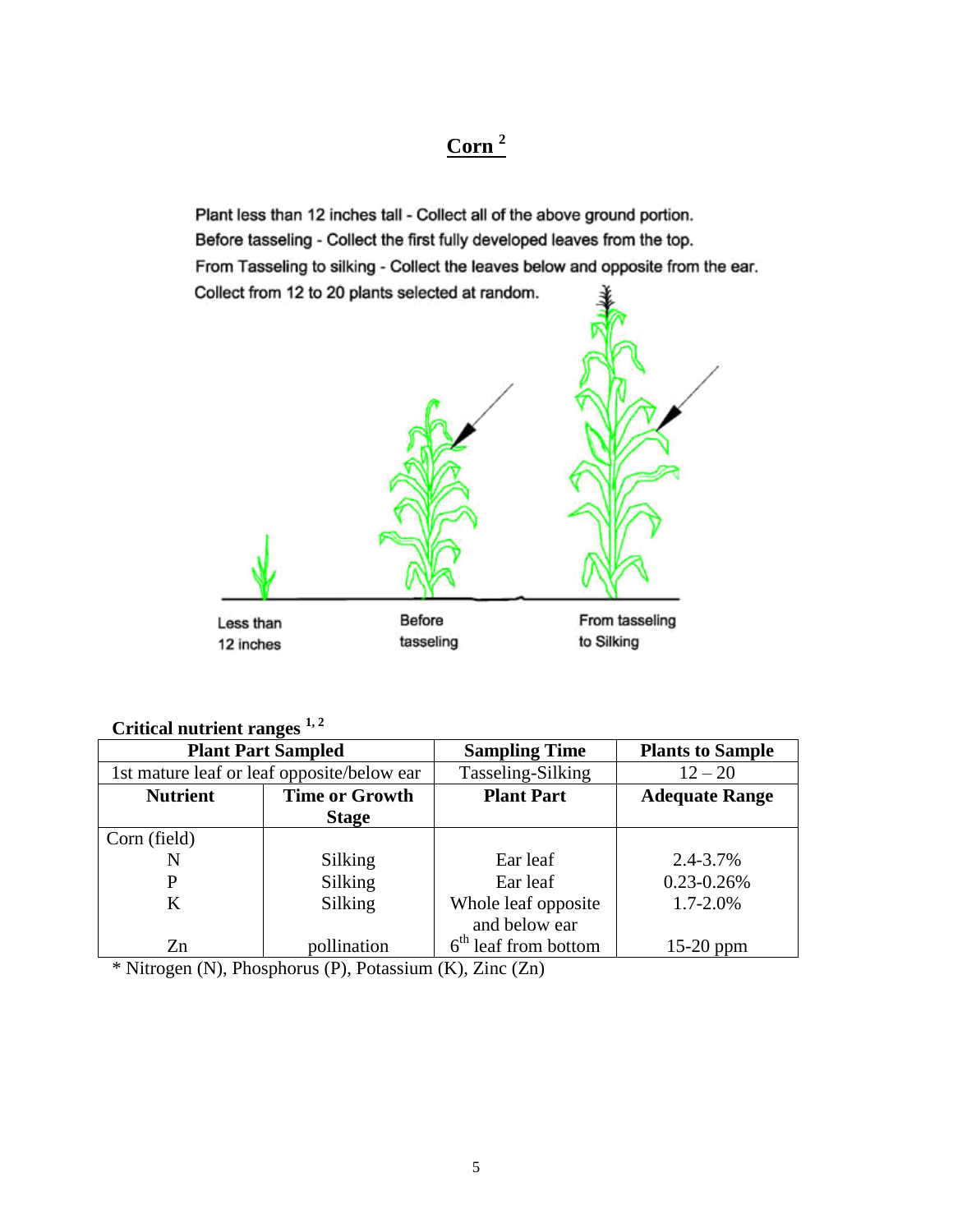

## *Field Beans and Peas <sup>1</sup>*

 **Prior to or during initial flowering**

**Trifoliate leaf**



## **Critical nutrient ranges 1, <sup>2</sup>**

| <b>Plant Part Sampled</b>                 |                                 | <b>Sampling Time</b> | <b>Plants to Sample</b> |  |
|-------------------------------------------|---------------------------------|----------------------|-------------------------|--|
| First fully developed trifoliate leaf and |                                 | Midgrowth to early   | $20 - 30$               |  |
|                                           | petiole - 4th leaf from tip     | bloom (June-July)    |                         |  |
| <b>Nutrient</b>                           | <b>Time or Growth</b>           | <b>Plant Part</b>    | <b>Adequate Range</b>   |  |
|                                           | <b>Stage</b>                    |                      |                         |  |
| Beans (field)                             |                                 |                      |                         |  |
| N                                         | $1st$ trifoliate leaf           | Whole tops           | 3.4%                    |  |
| P                                         | 1 <sup>st</sup> trifoliate leaf | Whole tops           | $0.2 - 0.3\%$           |  |
| K                                         | Full bloom                      | Whole tops           | $2.6 - 3.2\%$           |  |
| Zn                                        | Mid season                      | Youngest mature leaf | $20-25$ ppm             |  |

\* Nitrogen (N), Phosphorus (P), Potassium (K), Zinc (Zn)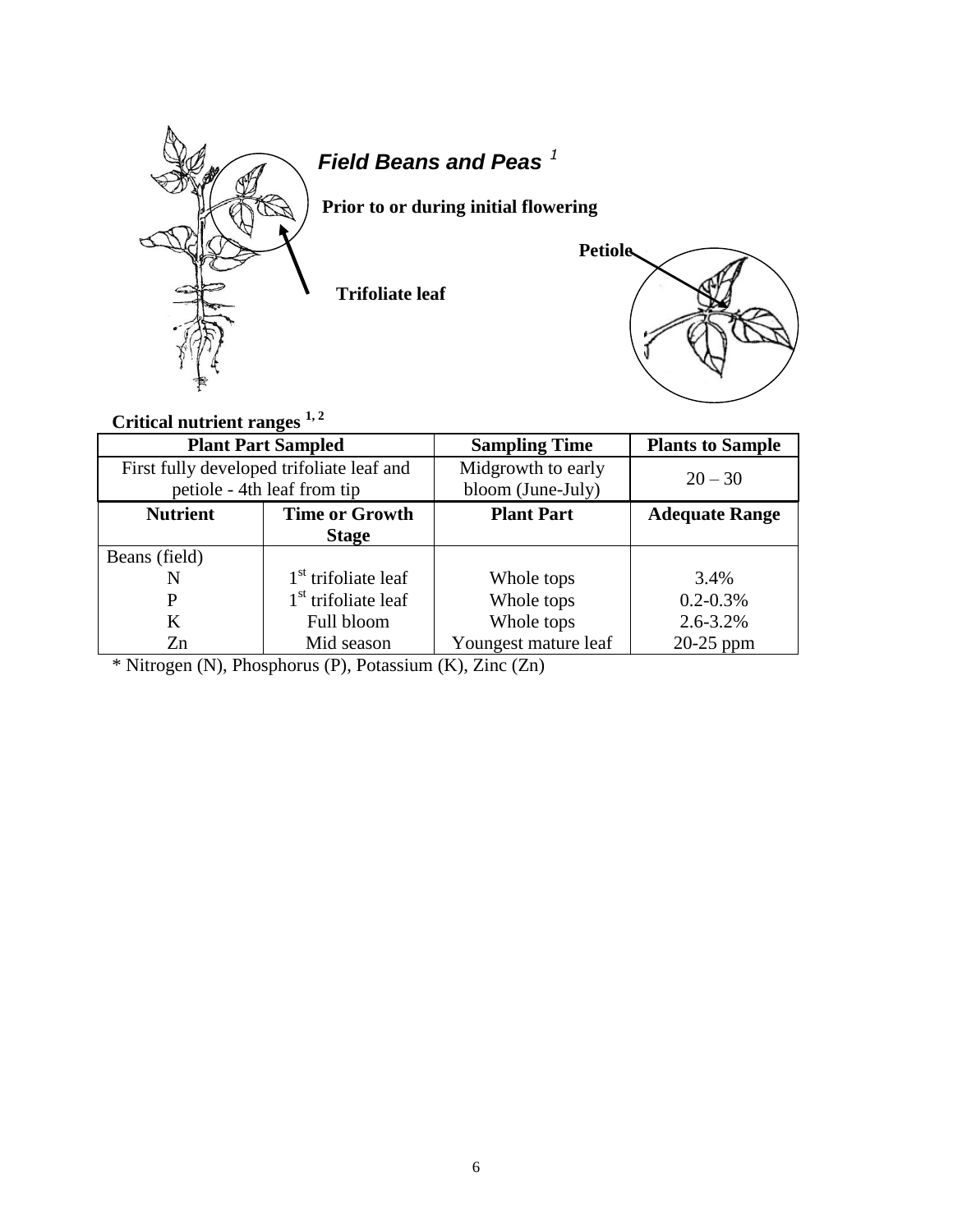## *Alfalfa, Clovers, Trefoil and Legumes <sup>1</sup>*

**6" to early bloom**



| UTHUAI HUUTUH TANGUS                        |                       |                      |                              |  |  |  |  |
|---------------------------------------------|-----------------------|----------------------|------------------------------|--|--|--|--|
| <b>Plant Part Sampled</b>                   |                       | <b>Sampling Time</b> | <b>Plants to Sample</b>      |  |  |  |  |
| Sample to 6" or Upper $1/2$ and/or $2/3$ of |                       | 10% Bloom            | $10 - 30$                    |  |  |  |  |
|                                             | plant                 |                      |                              |  |  |  |  |
| <b>Nutrient</b>                             | <b>Time or Growth</b> | <b>Plant Part</b>    | <b>Adequate Range</b>        |  |  |  |  |
|                                             | <b>Stage</b>          |                      |                              |  |  |  |  |
| Alfalfa                                     |                       |                      |                              |  |  |  |  |
| N                                           | $1/10$ bloom          | Whole Tops           | $3 - 4\%$ <sup>6</sup>       |  |  |  |  |
| P                                           | $1/10$ bloom          | Whole Tops           | $0.2 - 0.25\%$ <sup>6</sup>  |  |  |  |  |
| K                                           | $1/10$ bloom          | <b>Whole Tops</b>    | $1.8 - 2.0\%$ <sup>6</sup>   |  |  |  |  |
| S                                           | $1/10$ bloom          | <b>Whole Tops</b>    | $0.20 - 0.25\%$ <sup>6</sup> |  |  |  |  |
| Zn                                          | $1/10$ bloom          | Top $1/2$            | $10-14$ ppm                  |  |  |  |  |
| B                                           | $1-10$ bloom          | Top $2/3$            | $10-20$ ppm                  |  |  |  |  |
| Mo                                          | $1-10$ bloom          | Top $1/2$            | $0.3 - 0.5$ ppm              |  |  |  |  |

#### **Critical nutrient ranges 1, 2, 6**

\* Phosphorus (P), Potassium (K), Sulfur (S), Zinc (Zn), Boron (B), Molybdenum (Mo)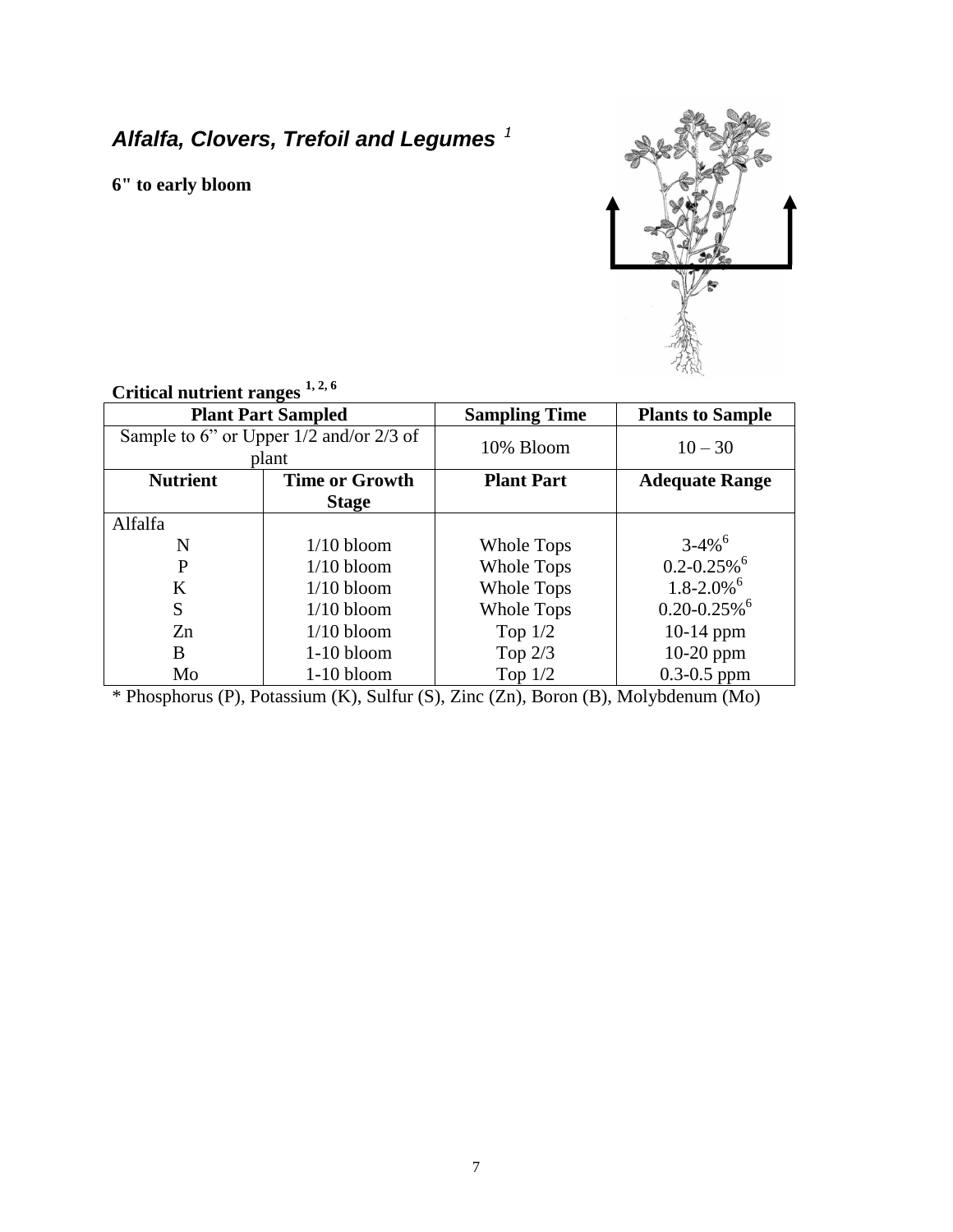# **Small Grains & Grasses Seedling <sup>1</sup>**



#### **Critical nutrient ranges 1, <sup>2</sup>**

| <b>Crop</b>       | <b>Plant Part</b><br><b>Sampled</b>             | <b>Sampling Time</b>  | <b>Plants to Sample</b> |  |
|-------------------|-------------------------------------------------|-----------------------|-------------------------|--|
| Turf              | Leaf - blades only,<br>no soil                  | Active growth         | 2 cups                  |  |
| Wheat/Barley/Oats | Leaf - top leaves<br>down to 4th or 5th<br>leaf | Before heading        | $25 - 50$               |  |
| <b>Nutrient</b>   | <b>Time or Growth</b>                           | <b>Plant Part</b>     | <b>Adequate Range</b>   |  |
|                   | <b>Stage</b>                                    |                       |                         |  |
| Barley            |                                                 |                       |                         |  |
| $NO3-N$           | Early tillering                                 | Crown tissue          | 6000-8000 ppm           |  |
| Zn                | Heading                                         | Leaves of $2nd$ node  | $20-25$ ppm             |  |
| Grass (orchard)   |                                                 |                       |                         |  |
| N                 | $12$ " height                                   | <b>Tops</b>           | $3.5 - 4\%$             |  |
| $\mathbf{P}$      | $6$ " height                                    | <b>Tops</b>           | 0.35-0.40%              |  |
| $\bf K$           | $6$ " height                                    | <b>Tops</b>           | 1.8-2.2%                |  |
| S                 | Early bloom                                     | tops                  | $0.10 - 0.15%$          |  |
| Wheat             |                                                 |                       |                         |  |
| $\mathbf N$       | <b>Boot</b>                                     | Top two leaves        | $2.3 - 2.7%$            |  |
| $\mathbf N$       | Jointing                                        | Total tops            | 2.5-3.0%                |  |
| $NO3-N$           | Jointing                                        | $1st$ 2" above ground | 0.08-0.15%              |  |
| P                 | Heading/early boot                              | Total tops            | $0.15 - 0.20\%$         |  |
| K                 | Early boot                                      | Total tops            | 1.5-2.0%                |  |
| K                 | heading                                         | Total tops            | 1.25-1.75%              |  |

\* Nitrogen (N), Nitrate-N (NO3-N), Phosphorus (P), Potassium (K), Calcium (Ca), Magnesium (Mg), Manganese (Mn), Iron (Fe), Boron (B), Zinc (Zn)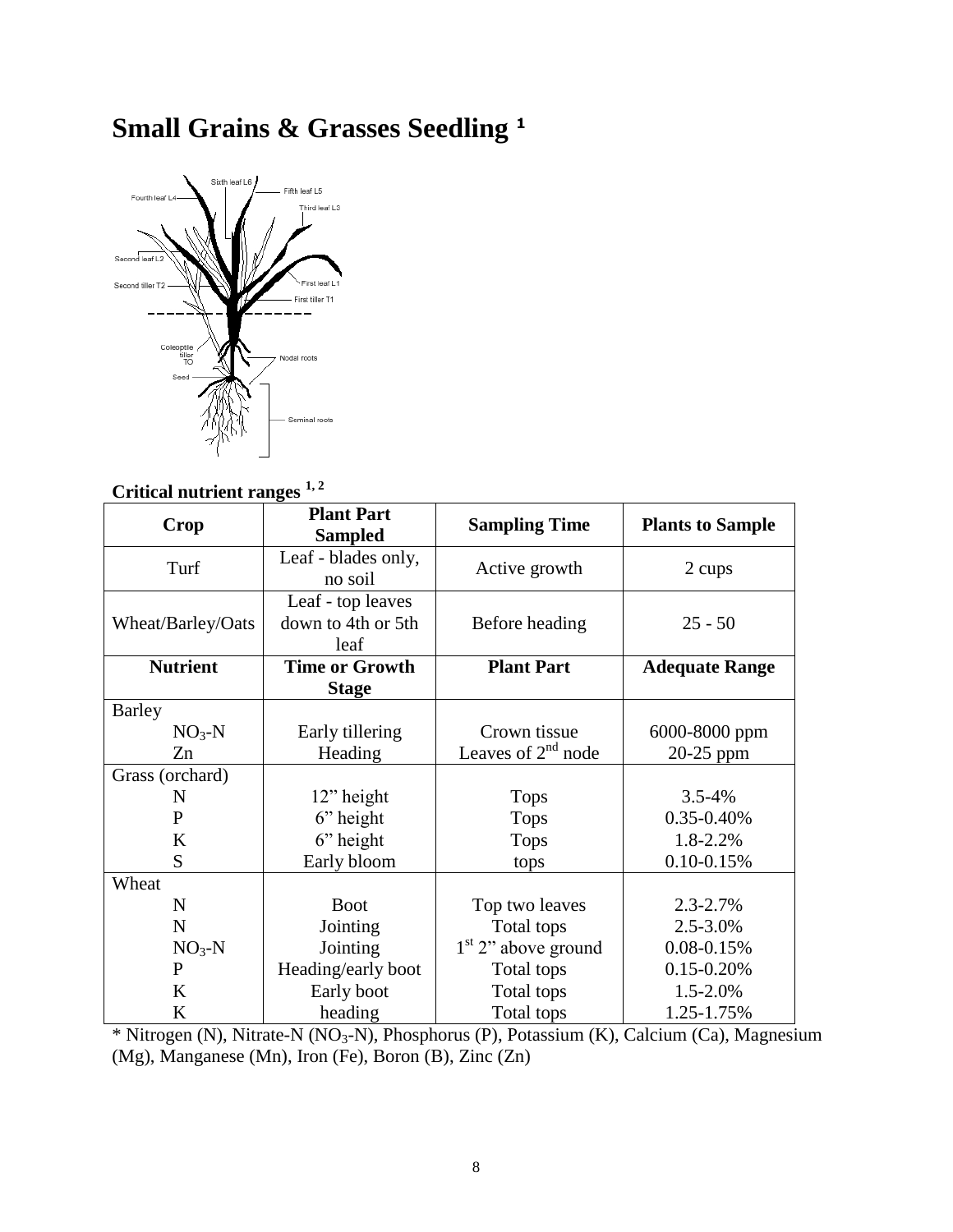## *Sugar Beets <sup>1</sup>*

**Anytime during growing season**



## **Critical nutrient ranges 1, <sup>2</sup>**

| <b>Plant Part Sampled</b>                         |                       | <b>Sampling Time</b>   | <b>Plants to Sample</b> |
|---------------------------------------------------|-----------------------|------------------------|-------------------------|
| Petiole and/or blade - of the most recent<br>leaf |                       | Thinning to harvest    | $15 - 20$               |
| <b>Nutrient</b>                                   | <b>Time or Growth</b> | <b>Plant Part</b>      | <b>Adequate Range</b>   |
|                                                   | <b>Stage</b>          |                        |                         |
| Sugarbeets                                        |                       |                        |                         |
| $NO3-N$                                           | June 15               | Petiole youngest fully | 7,000-10,000 ppm        |
|                                                   | July 1                | mature leaf            | 5,000-9,000 ppm         |
|                                                   | July 15               |                        | 2,000-5,000 ppm         |
|                                                   | August 1              |                        | 1,000-2,000 ppm         |
| $\mathbf{P}$                                      | Aug 30                | Petiole youngest fully | $0.25 - 0.30\%$         |
| $PO4-P$                                           | July 1                | mature leaf            | $0.10 - 0.12\%$         |
| S                                                 | July 1                | Recently mature        | $0.25 - 0.30\%$         |
| Zn                                                | Aug $1$               | blade                  | 8-12 ppm                |
| B                                                 | July 1                | Recently mature        | $20-40$ ppm             |
|                                                   | July 1                | blade                  |                         |
|                                                   |                       | Recently mature        |                         |
|                                                   |                       | blade                  |                         |

\* Nitrate-Nitrogen (NO<sub>3</sub>-N), Phosphorus (P), Phosphate-P (PO<sub>4</sub>-P), Sulfur (S), Zinc (Zn), Boron (B)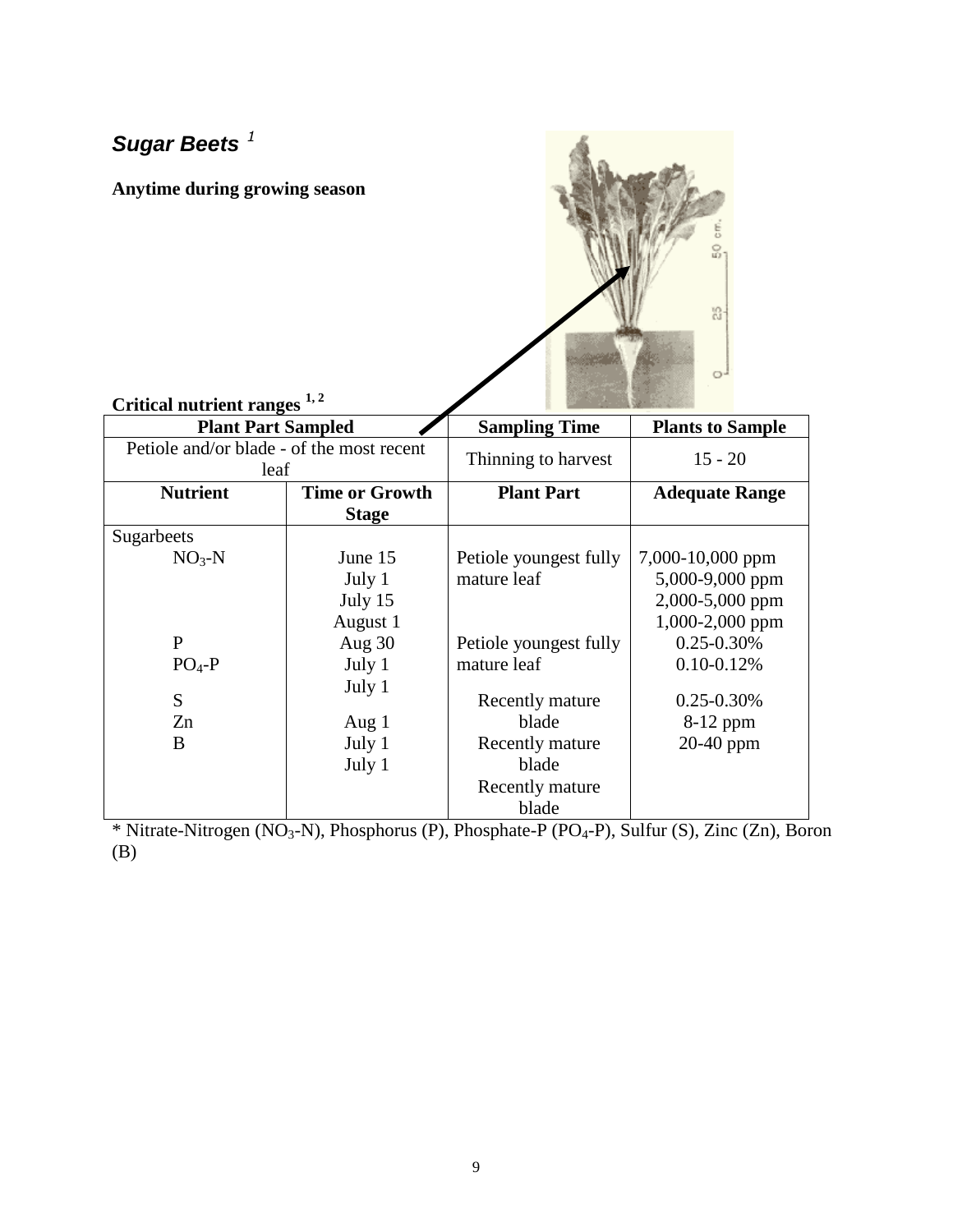

 **Stripping leaflets from the petiole**

## **Critical nutrient ranges 1, <sup>2</sup>**

| <b>Plant Part Sampled</b>      |                                                            | <b>Sampling Time</b>         | <b>Plants to Sample</b> |
|--------------------------------|------------------------------------------------------------|------------------------------|-------------------------|
| Petiole - of 4th leaf from tip |                                                            | Early through late<br>season | $40 - 50$               |
| <b>Nutrient</b>                | <b>Time or Growth</b><br><b>Plant Part</b><br><b>Stage</b> |                              | <b>Adequate Range</b>   |
| Potatoes                       |                                                            |                              |                         |
| $NO3-N$                        | Vegetative,<br>tuberization, tuber<br>growth               | $4th$ petiole                | 15,000-25,000 ppm       |
| $NO3-N$                        | Maturation                                                 | $4th$ petiole                | 5,000-10,000 ppm        |
| P                              | Vegetative,                                                | $4th$ petiole                | $0.22 - 0.30\%$         |
| K                              | tuberization, tuber                                        | $4th$ petiole                | 7.0-13.0%               |
| Zn                             | growth                                                     | $4th$ petiole                | $10-20$ ppm             |

\* Nitrate-Nitrogen (NO3-N), Phosphorus (P), Potassium (K), Zinc (Zn)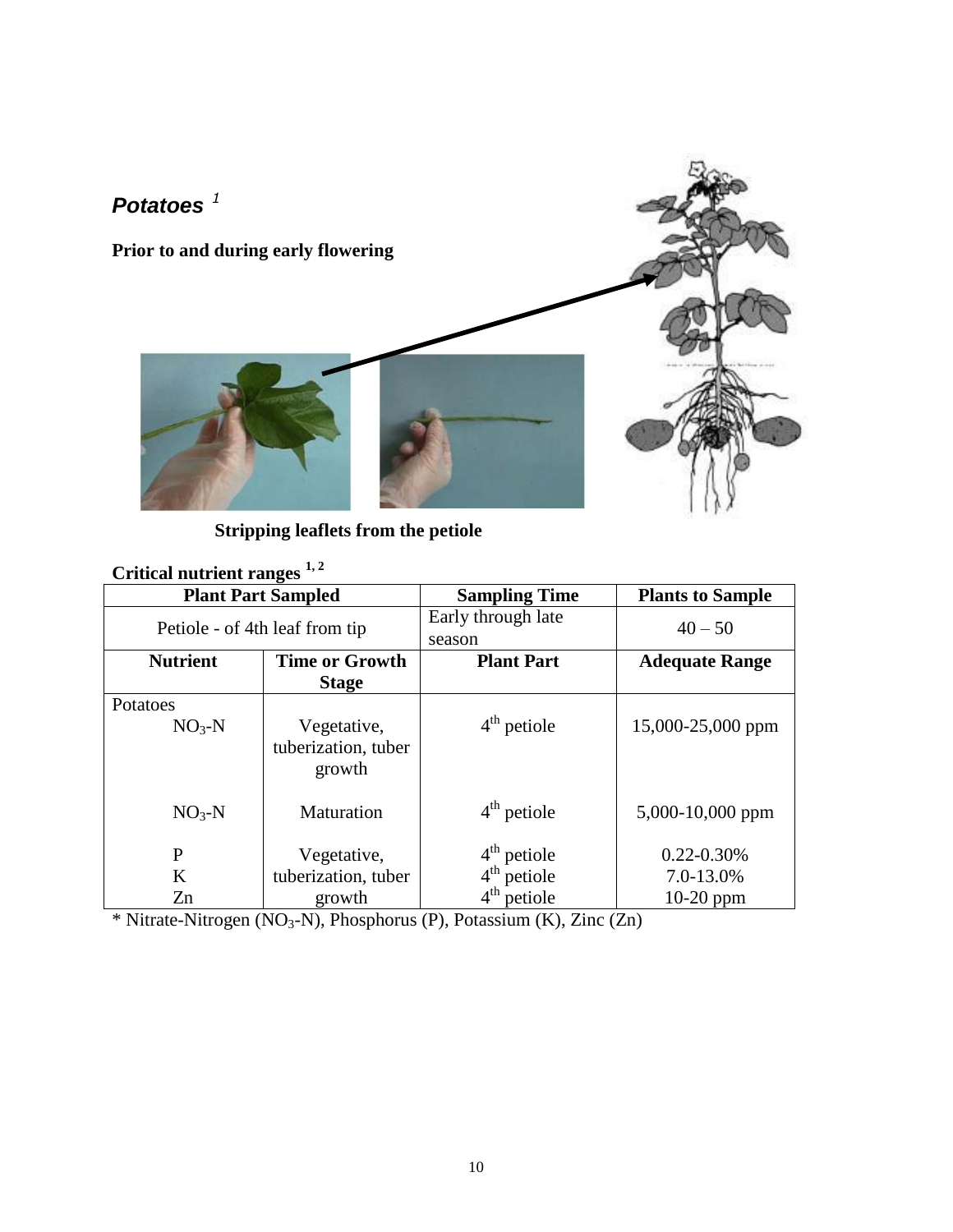

## *Onion <sup>3</sup>*

#### **Prior to and during early bulb growth**

Sample washed root mass of 20 to 30 plants

Time or Growth stage<sup>4</sup> - 3 to 4 leaf thru 1.5 to 3 inch dia. Bulbs

## **Critical nutrient ranges 1, <sup>2</sup>**

|                 | <b>Plant Part Sampled</b> | <b>Sampling Time</b>              | <b>Plants to Sample</b> |
|-----------------|---------------------------|-----------------------------------|-------------------------|
|                 | Washed roots              | 3 leaf to 3" bulb                 | $20 - 30$               |
| <b>Nutrient</b> | <b>Time or Growth</b>     | <b>Plant Part</b>                 | <b>Adequate Range</b>   |
|                 | <b>Stage</b>              |                                   |                         |
| Onions          |                           |                                   |                         |
| N               | 3-to5-leaf stage          | Most recently<br>matured leaf     | 3.5 to 4%               |
| $NO3-N$         | 3- to 5-leaf stage        | Roots at the                      | 6,000-10,000 ppm        |
| $NO3-N$         | 8- to 10-leaf stage       | base of the                       | 4,000-6,000 ppm         |
| $NO3-N$         | $1.5$ " - to 3"-bulbs     | plant                             | 2,000-4,000 ppm         |
|                 |                           |                                   |                         |
| $PO4-P$         | 3- to 4-leaf stage        | Most recently<br>matured leaf     | 3,000-3,300 ppm         |
| $PO4-P$         | 3- to 4-leaf stage        | Roots at the base of              | 2,000-2,500 ppm         |
|                 |                           | the plant                         |                         |
| $PO4-P$         | 8- to 10-leaf stage       | Roots at the base of<br>the plant | 1,600-2,000 ppm         |
| K               | 3- to 8-leaf stage        | Most recently<br>matured leaf     | 2.5-3.5%                |
| K               | Growing season            | Roots at the base of<br>the plant | $3 - 5%$                |
| S               | 3- to 8-leaf stage        | <b>Leaves or Roots</b>            | $0.5 - 0.8\%$           |

 $*$  Nitrogen (N), Nitrate-N (NO<sub>3</sub>-N), Phosphorus (P), Phosphate –P (PO<sub>4</sub>-P), Potassium (K), Sulfur (S)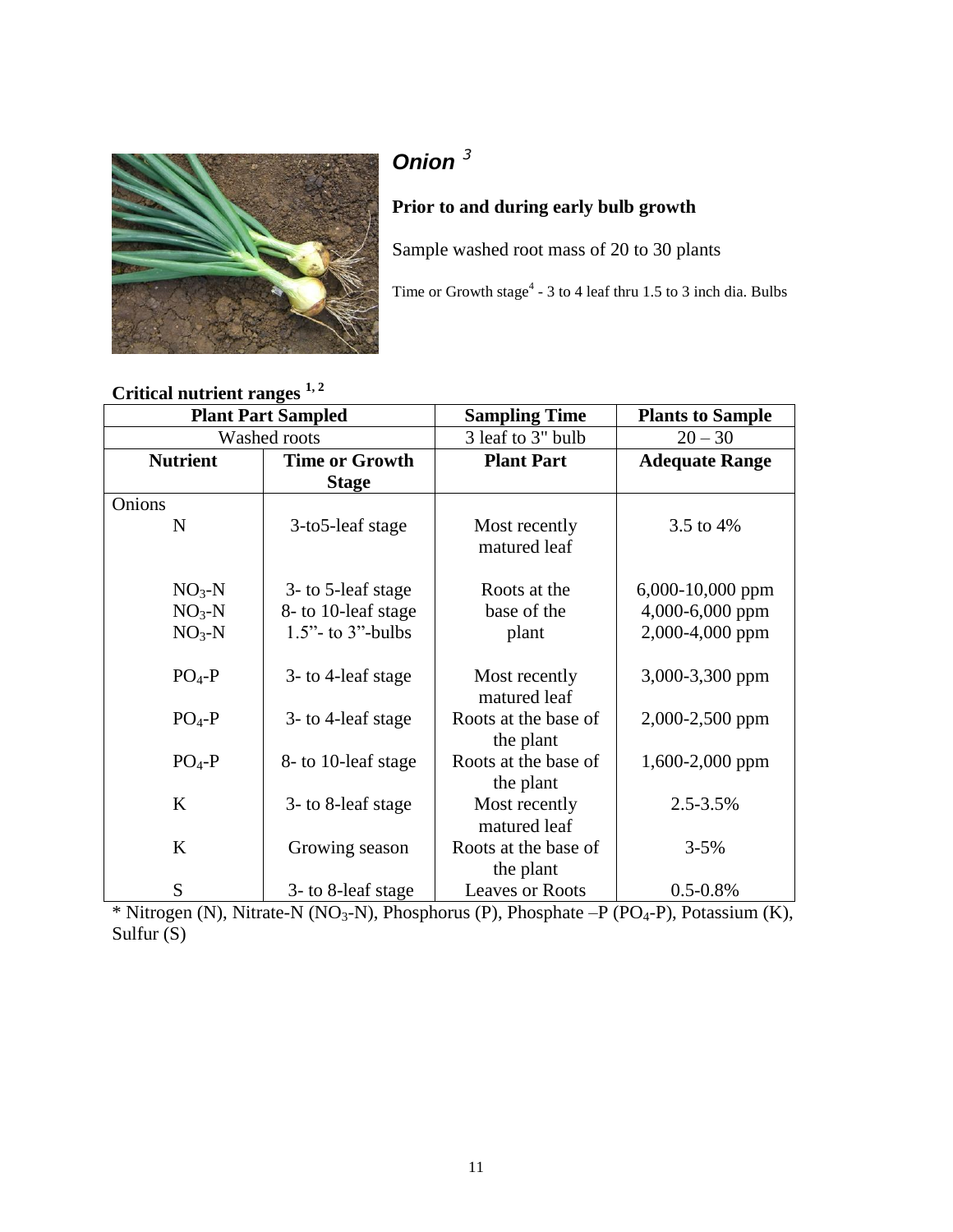#### **Tree**

Apples, Pears, Almonds, Apricots, Cherries, Prunes, Plums



Collect the leaves from non-fruiting, non-expanding, spurs at mid season.

## **Critical nutrient ranges 1, <sup>2</sup>**

| Crop   | <b>Plant Part Sampled</b>                               | <b>Sampling</b><br><b>Time</b> | <b>Plants to Sample</b> |
|--------|---------------------------------------------------------|--------------------------------|-------------------------|
| Apple  | Leaf-2-5 month non-fruiting, non-expanding              | Late July                      | $50 - 100$              |
| Cherry | Leaf - 2-5 month old fully expanded spurs               | Late July                      | $25 - 60$               |
| Peach  | Leaf - most recently mature from basal to mid-<br>shoot | Late July                      | $25 - 60$               |

|             |           | <b>Apples</b> |           |           | Peach       |               |           | <b>Cherry</b> |        |
|-------------|-----------|---------------|-----------|-----------|-------------|---------------|-----------|---------------|--------|
| Nutrient*   | Deficient | Normal        | Excess    | Deficient | Normal      | <b>Excess</b> | Deficient | Normal        | Excess |
|             |           |               | (Percent) |           |             | (Percent)     |           | (Percent)     |        |
| N           | 1.6       | $2.0 - 2.2$   | 3.0       | 2.0       | $3.0 - 3.6$ | 4.0           | 1.7       | $2.3 - 2.6$   | 3.5    |
| $\mathbf P$ | 0.10      | $0.14-$       | 0.65      | 0.10      | $0.14-$     | 0.65          | 0.10      | $0.14-$       | 0.65   |
| K           | 0.90      | 0.20          | 4.0       | 1.0       | 0.20        | 3.0           | 0.10      | 0.20          | 3.0    |
| Ca          | 0.50      | $1.2 - 3.0$   | 3.0       | 0.50      | $1.5 - 2.8$ | 3.0           | 0.50      | $1.3 - 2.8$   | 3.0    |
| Mg          | 0.18      | $0.8 - 2.4$   | 2.0       | 0.18      | $1.0 - 2.4$ | 2.0           | 0.18      | $0.8 - 2.4$   | 2.0    |
|             |           | $0.23 -$      |           |           | $0.23 -$    |               |           | $0.25 -$      |        |
|             |           | 0.33          |           |           | 0.80        |               |           | 0.80          |        |
|             |           |               | (ppm)     |           |             | (ppm)         |           | (ppm)         |        |
| Mn          | 20        | 40-200        | 220       | 20        | 35-200      | 220           | 20        | 35-200        | 220    |
| Fe          | 40        | 50-200        | 220       | 40        | 50-200      | 220           | 40        | 50-200        | 220    |
| B           | 25        | $30 - 60$     | 100       | 25        | $30 - 60$   | 100           | 25        | $30 - 60$     | 100    |
| Zn          | 15        | 18-80         | 200       | 15        | 18-80       | 200           | 15        | 18-80         | 200    |

\* Nitrogen (N), Phosphorus (P), Potassium (K), Calcium (Ca), Magnesium (Mg), Manganese (Mn), Iron (Fe), Boron (B), Zinc (Zn)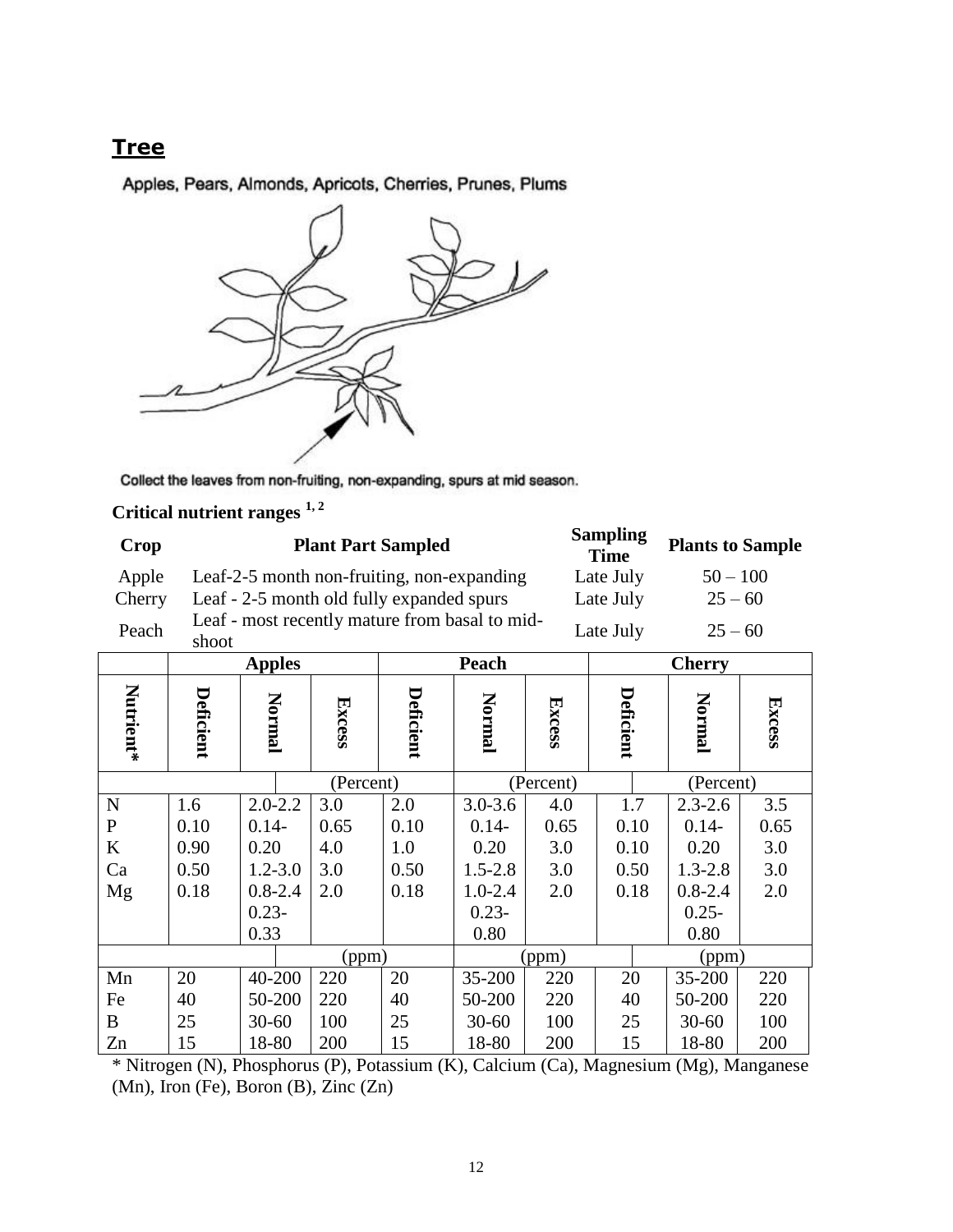## **Vine – Grape <sup>2</sup>**



| <b>Plant Part</b><br><b>Sampled</b>                  | <b>Sampling Time</b>        | <b>Plants to Sample</b> |                       |
|------------------------------------------------------|-----------------------------|-------------------------|-----------------------|
| Leaf - recently<br>mature opposite<br>basal clusters | <b>Full Bloom</b>           | $25 - 60$               |                       |
| <b>Nutrient</b>                                      | <b>Time or Growth Stage</b> | <b>Plant Part</b>       | <b>Adequate Range</b> |
| Grapes                                               |                             |                         |                       |
| $NO3-N$                                              | August                      | Recent mature petiole   | $0.015 - 0.045\%$     |
| P                                                    | August                      | Recent mature petiole   | $0.1 - 0.2\%$         |
| K                                                    | August                      | Recent mature petiole   | $0.6 - 1.2\%$         |
| Mg                                                   | August                      | Recent mature petiole   | $0.1 - 0.15\%$        |
| B                                                    | August                      | Recent mature petiole   | $25-40$ ppm           |
| Zn                                                   | August                      | Recent mature petiole   | $25-50$ ppm           |
| Mn                                                   | August                      | Recent mature petiole   | 50-75 ppm             |
| Fe                                                   | August                      | Recent mature petiole   | $15-25$ ppm           |

Nitrate-Nitrogen (NO<sub>3</sub>-N), Phosphorus (P), Potassium (K), Magnesium (Mg), Boron (B), Zinc (Zn), Manganese (Mn), Iron (Fe),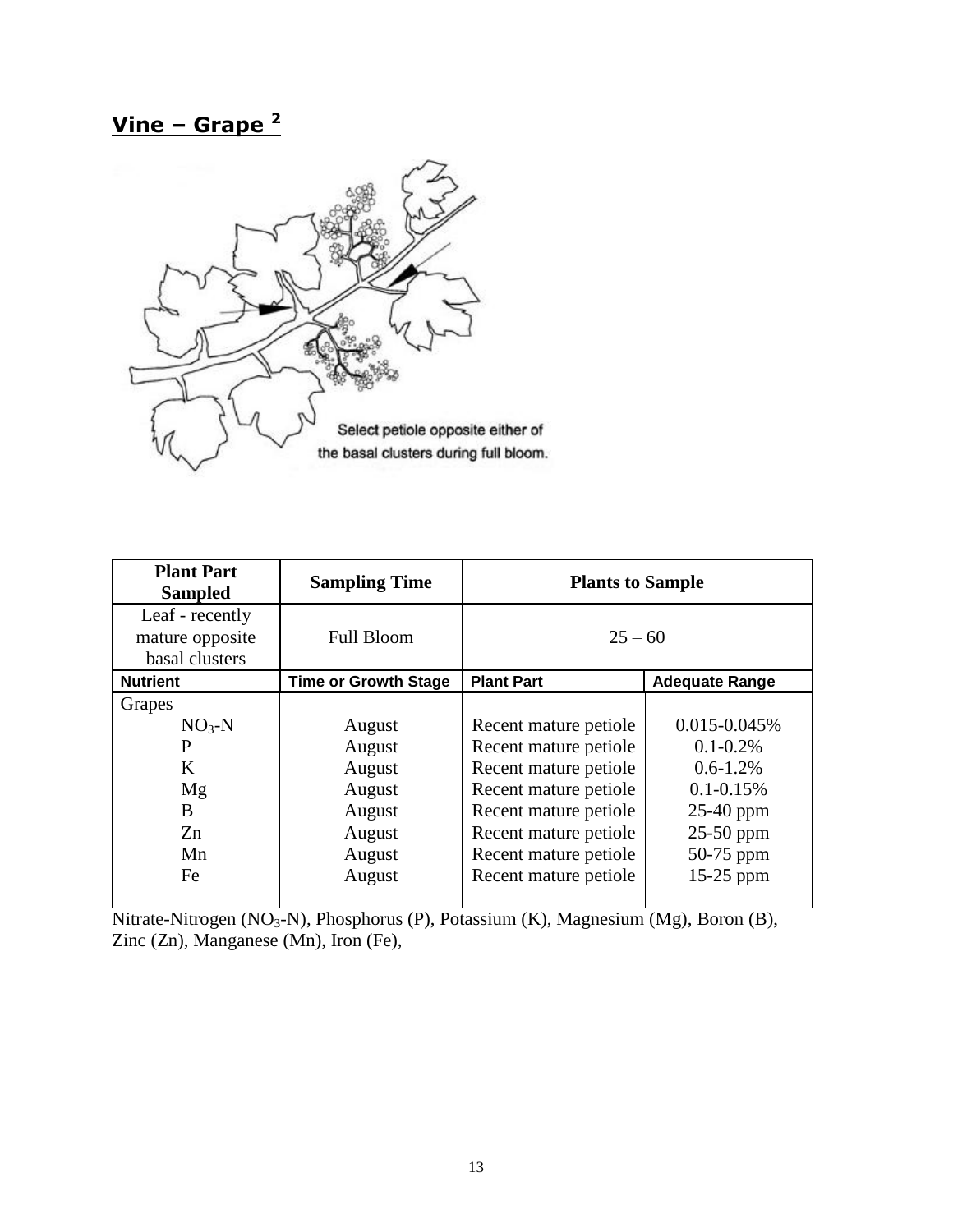North American Proficiency Testing (NAPT) participating western laboratories

A&L WESTERN AGRICULTURAL LABS 1311 WOODLAND AVE, SUITE #1 MODESTO CA 95351 209-529-4080 [http://www.al-labs-west.com](http://www.al-labs-west.com/)

DELLAVALLE LABORATORY INC 1910 W MCKINLEY AVE, SUITE 110 FRESNO CA 93728-1221 559-233-6129 [http://www.dellavallelab.com](http://www.dellavallelab.com/)

MIDWEST LABORATORIES INC 13611 B ST OMAHA NE 68144 402-334-7770 [http://www.midwestlabs.com](http://www.midwestlabs.com/)

NORTHWEST AGRICULTURAL CONSUTLANTS INC 2545 WEST FALLS AVE KENNEWICK WA 99336 509-783-7450 [http://www.nwag.com](http://www.nwag.com/)

SOILTEST FARM CONSULTANTS 2925 DRIGGS DR MOSES LAKE WA 98837 509-765-1622 [http://www.soiltestlab.com](http://www.soiltestlab.com/)

STUKENHOLTZ LABORATORY INC 2924 Addison Avenue, E. P.O. Box 353 Twin Falls, ID 83303-0353 208-734-3050 800-759-3050 [http://www.stukenholtz.com](http://www.stukenholtz.com/)

TREMBLAY CONSULTING INC 394 S 335 E JEROME ID 83338 208-324-1148

UNIVERSITY OF IDAHO, ANALYTICAL SCIENCES LABORATORY HOLM RESEARCH CENTER MOSCOW ID 83844-2201 208-885-7900 [http://www.mcgeehan@uidaho.edu](http://www.mcgeehan@uidaho.edu/)

USU ANALYTICAL LABORATORIES AG SCIENCE RM 166 LOGAN UT 84322-4830 435-797-2217 [http://www.usual.usu.edu](http://www.usual.usu.edu/)

WESTERN LABORATORIES 211 HWY 95 PARMA ID 83660 208-722-6564 [http://www.westernlaboratories.com](http://www.westernlaboratories.com/)